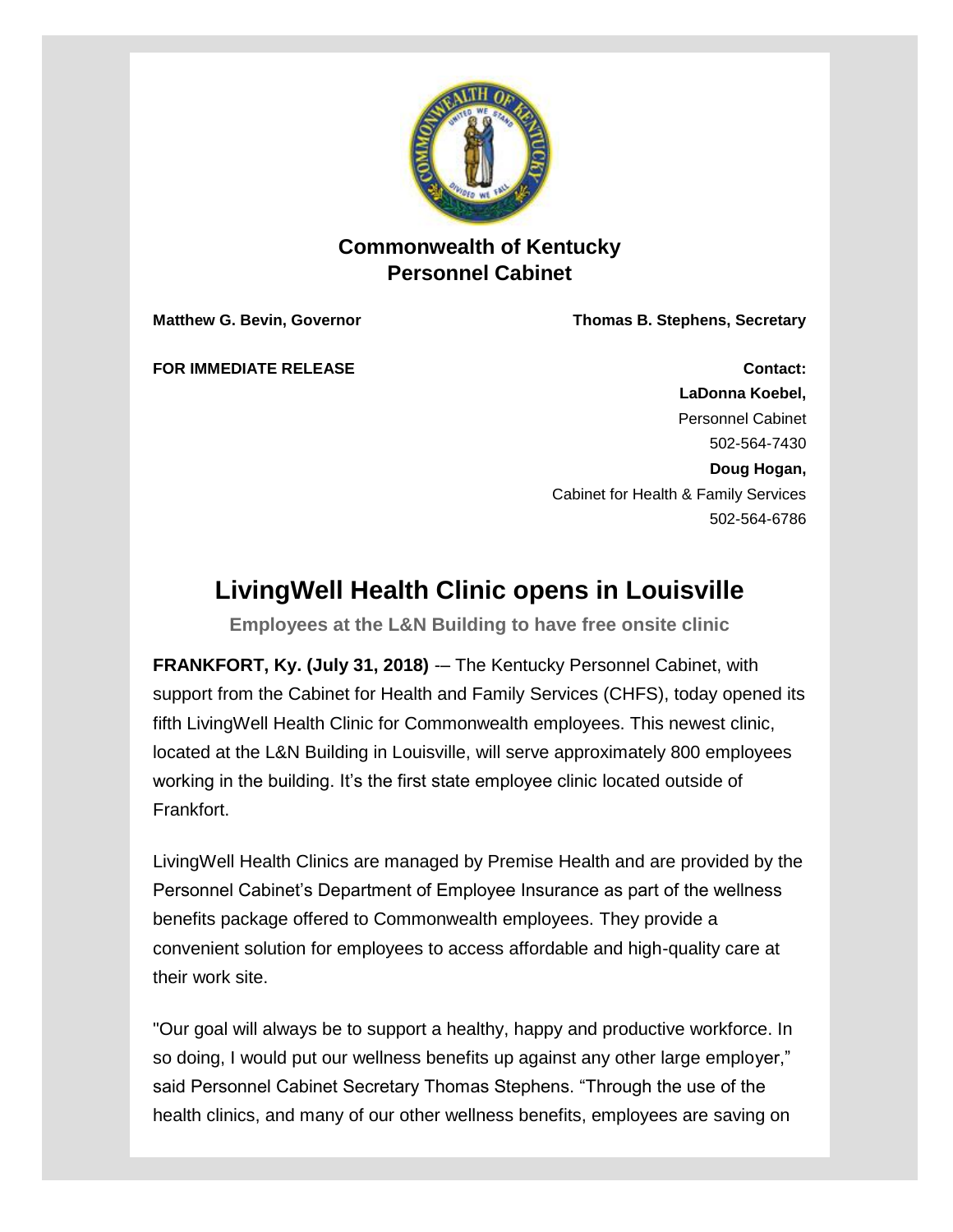out-of-pocket medical expenses, preserving leave balances, but, most importantly, they're staying healthier."

Patients can receive care from a board-certified nurse practitioner – a registered nurse with advanced training in diagnosing and treating common illnesses and medical problems. The clinics specialize in treating allergies, ear infections, strep throat, minor infections, rashes, routine wellness and preventative care, and cold and flu. Vaccinations and allergy shots are also provided.

"The clinics certainly aren't intended to replace a primary care provider, but they have proven to be a convenient alternative for employees who need medical attention while at work," added Jenny Goins, commissioner of the Department of Employee Insurance. "It has been our privilege to partner with Premise Health to provide this invaluable service to our employees, and we appreciate our colleagues at CHFS and the other agencies here who have worked with us to bring the health clinic here to Louisville."

Goins explained that significant savings to the Kentucky Employees' Health Plan, coupled with high utilization rates, have made it possible to expand clinic services, hours and nursing staff. "While we're thrilled about the cost savings to the health plan, we're most importantly happy to know we're providing a beneficial service to our employees and contributing to their health and well-being."

An average appointment takes about 10-20 minutes and is free to the employee. The L&N Building clinic will be available to employees daily from 9 a.m. to 3:30 p.m.

"We are excited to provide this valuable service to our employees in the L&N Building," concluded CHFS Secretary Adam Meier. "We are extremely appreciative of the important work they do for the cabinet and for the Commonwealth. This innovative, free work-site service is a great benefit. It's fitting that the first clinic of this type outside of Frankfort is at a CHFS facility."

Babette Owens worked with DCBS at the Hazelwood Immediate Care facility for 10 years before starting at the DCBS Family Support Office at the L&N Building five years ago. "When I first heard about the clinic, I thought it was for clients, but I recognized the connection of the 'Living Well' name from our insurance," she said. "I was so glad to have this service right in the building." Owens said she is diabetic